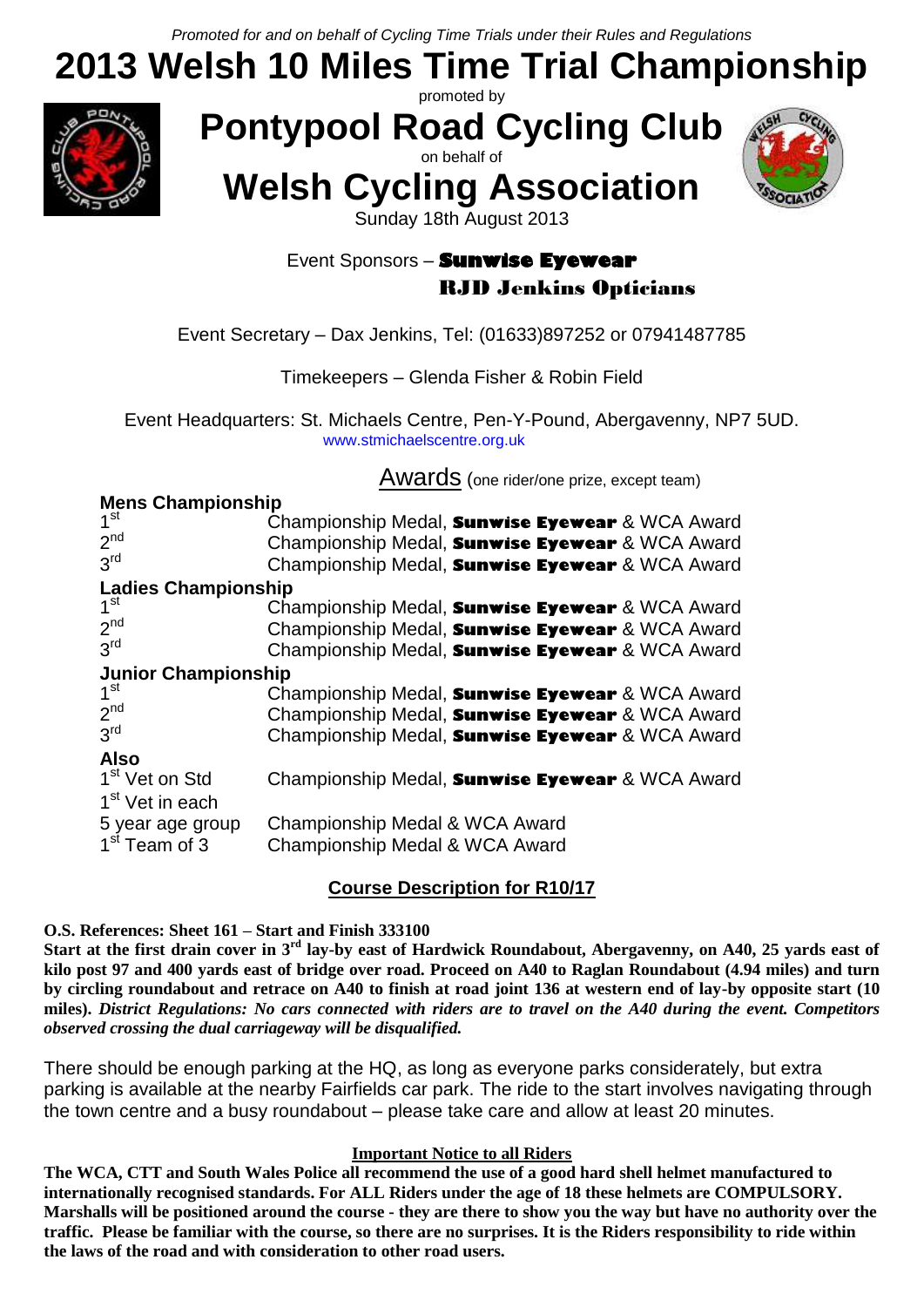There will be a short presentation of medals and **Sunwise** awards immediately following confirmation of the results. Please stay to applaud the Welsh 10 Miles T/T Champions for 2013.

WCA awards will be presented at the annual Welsh BAR lunch on Sunday  $3<sup>rd</sup>$  November.

Any complaints or protests must be made to the Event Secretary in writing, within 24 hours of the finish of the event.

Have a good, safe ride!

This event is sponsored by:





**Sunwise is a unique British brand of sunglasses offering high performance sports and fashion eyewear at affordable prices. Each pair of Sunwise sunglasses are precisely designed to be lightweight, comfortable and fashionable, while featuring the latest in optical technology. Multi-layered coatings, graduated tints and glare-blocking polarised lenses reduce eyestrain and provide 100% UV protection.**

[www.sunwise.co.uk](http://www.sunwise.co.uk/) **Great British Eyewear!**

# **TD Jenkins Opticians**

# Optometrists - Contact Lens Practitioners

**Caroline Jenkins BSc(HONS), MCOptom.** 

**Dax Jenkins BSc(HONS), MCOptom. 13 New Street, Pontnewydd, Cwmbran.**

**For all your eyecare needs: Eye Examinations Contact Lenses Glaucoma and Diabetic Screening with Digital Retinal Imaging Sports Vision Correction (Official Sunwise Rx Partner)**



**Official Stockist of: Calvin Klein, Ted Baker, Radley, Bench, Cubik, X-Eyes, Joia, TitanFlex, Nike, Sunwise & many more** [www.rjdjenkinsopticians.co.uk](http://www.rjdjenkinsopticians.co.uk/)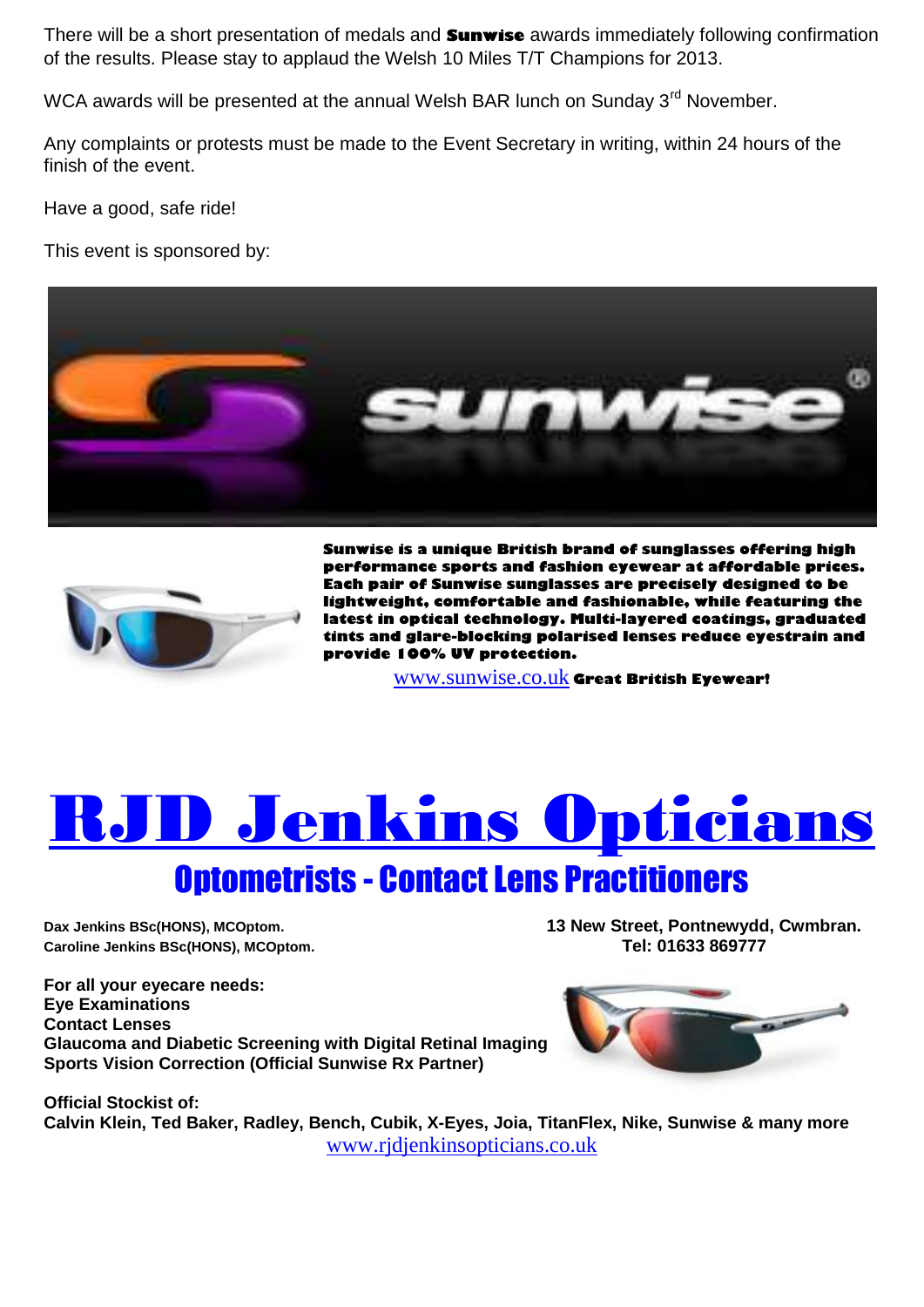#### Welsh Championships 10 Miles TT Juniors, Ladies , & Mens Overflow Event

| No.                     | Name                        | Club                              | Age/Std         | <b>Start</b> |
|-------------------------|-----------------------------|-----------------------------------|-----------------|--------------|
| 1                       | Owen James                  | <b>County Cycles RT</b>           | 17              | 8.01         |
| $\overline{\mathbf{c}}$ | George Evans                | Mid Shropshire Whs                | 15              | 8.02         |
| 3                       | <b>Peter Kibble</b>         | <b>Team Cycology Bikes</b>        | 15              | 8.03         |
| 4                       | Max Gethin                  | Hafren CC                         | $\overline{18}$ | 8.04         |
| 5                       | David Tudor                 | <b>Marsh Tracks RT</b>            | 15              | 8.05         |
| 6                       | <b>Rhys Britton</b>         | <b>Cardiff JIF</b>                | 14              | 8.06         |
| $\overline{7}$          | <b>Brett Nethell</b>        | County Cycles RT                  | $\overline{15}$ | 8.07         |
| $\overline{8}$          | Emily Tillett               | Cardiff JIF                       | $\overline{14}$ | 8.08         |
| $\overline{9}$          | Dan Colman                  | <b>Pembrokeshire Velo</b>         | $\overline{18}$ | 8.09         |
| 10                      | James Tillett               | <b>Cardiff JIF</b>                | $\overline{14}$ | 8.10         |
| 11                      | <b>William Roberts</b>      | <b>Bynea CC</b>                   | $\overline{15}$ | 8.11         |
| 12                      | <b>Gerrallt Allen</b>       | <b>Marsh Tracks RT</b>            | $\overline{17}$ | 8.12         |
| 13                      | Jack James                  | Tenby Aces CC                     | $\overline{16}$ | 8.13         |
| 14                      | Sam Tillett                 | Cardiff JIF                       | $\overline{14}$ | 8.14         |
| 15                      | <b>Luke Davies</b>          | <b>VC St Raphael</b>              | $\overline{18}$ | 8.15         |
| 16                      | Sam Powell                  | <b>Clevedon &amp; District RC</b> | $\overline{16}$ | 8.16         |
| 17                      | Charlie Solomon             | Urban-cyclery.co.uk RT            | $\overline{17}$ | 8.17         |
| 18                      | <b>Scott Davies</b>         | <b>Liverpool Mercury CC</b>       | $\overline{18}$ | 8.18         |
|                         |                             |                                   |                 |              |
| 20                      | <b>Andrea Parish</b>        | <b>Camel Valley C&amp;TC</b>      | 45/28.29        | 8.20         |
| 21                      | Caryl Richards              | <b>Bynea CC</b>                   |                 | 8.21         |
| 22                      | June Edwards                | Pontypool RCC                     | 47/28.39        | 8.22         |
| 23                      | <b>Sarah Lloyd-Stephens</b> | <b>Hereford Whs</b>               |                 | 8.23         |
| 24                      | Angela Green                | Cardiff Ajax CC                   |                 | 8.24         |
| 25                      | Sally Harmer                | Pembrokeshire Velo                | 52/29.03        | 8.25         |
| 26                      | Arja Scarsbrook             | <b>Team Echelon - Rotor</b>       | 65/30.31        | 8.26         |
| 27                      | Celia Boothman              | Pembrokeshire Velo                |                 | 8.27         |
| 28                      | Lisa Sullivan               | <b>Bynea CC</b>                   |                 | 8.28         |
| 29                      | <b>Lowenna Smith</b>        | <b>Cadence RT</b>                 |                 | 8.29         |
| 30                      | Fenella Brown               | Redditch Road & Path CC           | 44/28.24        | 8.30         |
| 31                      | Nicola Griffiths            | <b>Bynea CC</b>                   | 48/28.43        | 8.31         |
| $\overline{32}$         | <b>Rebecca Timothy</b>      | <b>North Devon Whs</b>            | 4628.34         | 8.32         |
| 33                      | <b>Susan Burnett</b>        | <b>Newport Phoenix CC</b>         | 52/29.03        | 8.33         |
| 34                      | Nicola Howells              | <b>Bynea CC</b>                   | 44/28.24        | 8.34         |
| 35                      | <b>Gillian Pears</b>        | <b>Bath CC</b>                    | 44/28.24        | 8.35         |
|                         |                             |                                   |                 |              |
| $\overline{37}$         | Tom James                   | San Domenico                      |                 | 8.37         |
| 38                      | Paul Davies                 | Cardiff 100 Miles RCC             | 63/27.59        | 8.38         |
| 39                      | Gareth Hill                 | Abercynon RC                      | 41/26.04        | 8.39         |
| 40                      | Mike Appleyard              | Lancashire RC                     | 47/26.32        | 8.40         |
| 41                      | <b>Brian Dalling</b>        | Swansea Whs/CS Abertawe           | 66/28.23        | 8.41         |
| 42                      | Dave Burrows                | Severn RC                         | 63/27.59        | 8.42         |
| 43                      | Norman James                | Ogmore Valley Whs CC              | 74/29.53        | 8.43         |
| 44                      | Karl Wills                  | Pontypool RCC                     | 53/26.59        | 8.44         |
| 45                      | <b>Steven Morris</b>        | Ogmore Valley Whs CC              | 40/25.59        | 8.45         |
| 46                      | Clive Chappe                | Ross on Wye & Dist CC             | 66/28.23        | 8.46         |
| 47                      | Peter Wilson                | <b>Bath CC</b>                    | 79/31.17        | 8.47         |
| 48                      | Paul Griffiths              | Acme Whs (Rhondda) CC             | 58/27.26        | 8.48         |
| 49                      | Paul Rees                   | <b>Bynea CC</b>                   | 48/26.36        | 8.49         |
| 50                      | Ed Hadley                   | Hereford & Dist Whs CC            | 57/27.20        | 8.50         |
| 51                      | <b>Christopher Davies</b>   | <b>Bynea CC</b>                   | 47/26.32        | 8.51         |
| 52                      | <b>Terry Harradine</b>      | CC Topp                           | 66/28.23        | 8.52         |
| 53                      | Jeff Chambers               | <b>Bynea CC</b>                   | 72/29.26        | 8.53         |
| 54                      | Owen Pocock                 | <b>CC Blaenau Gwent</b>           | 78/30.58        | 8.54         |
| 55                      | <b>Andrew Grist</b>         | <b>Bynea CC</b>                   | 46/26.27        | 8.55         |
| 56                      | Alan Cooper                 | Avonlea/Treasure RT               | 56/27.14        | 8.56         |
| 57                      | <b>Tony Emery</b>           | Dursley RC                        | 66/28.23        | 8.57         |
| 58                      | Kenneth Squibb              | Cardiff Ajax CC                   | 77/30.40        | 8.58         |
| 59                      | Kevin Grant                 | Frome & Dist Whs                  | 56/27.14        | 8.59         |
|                         |                             |                                   |                 |              |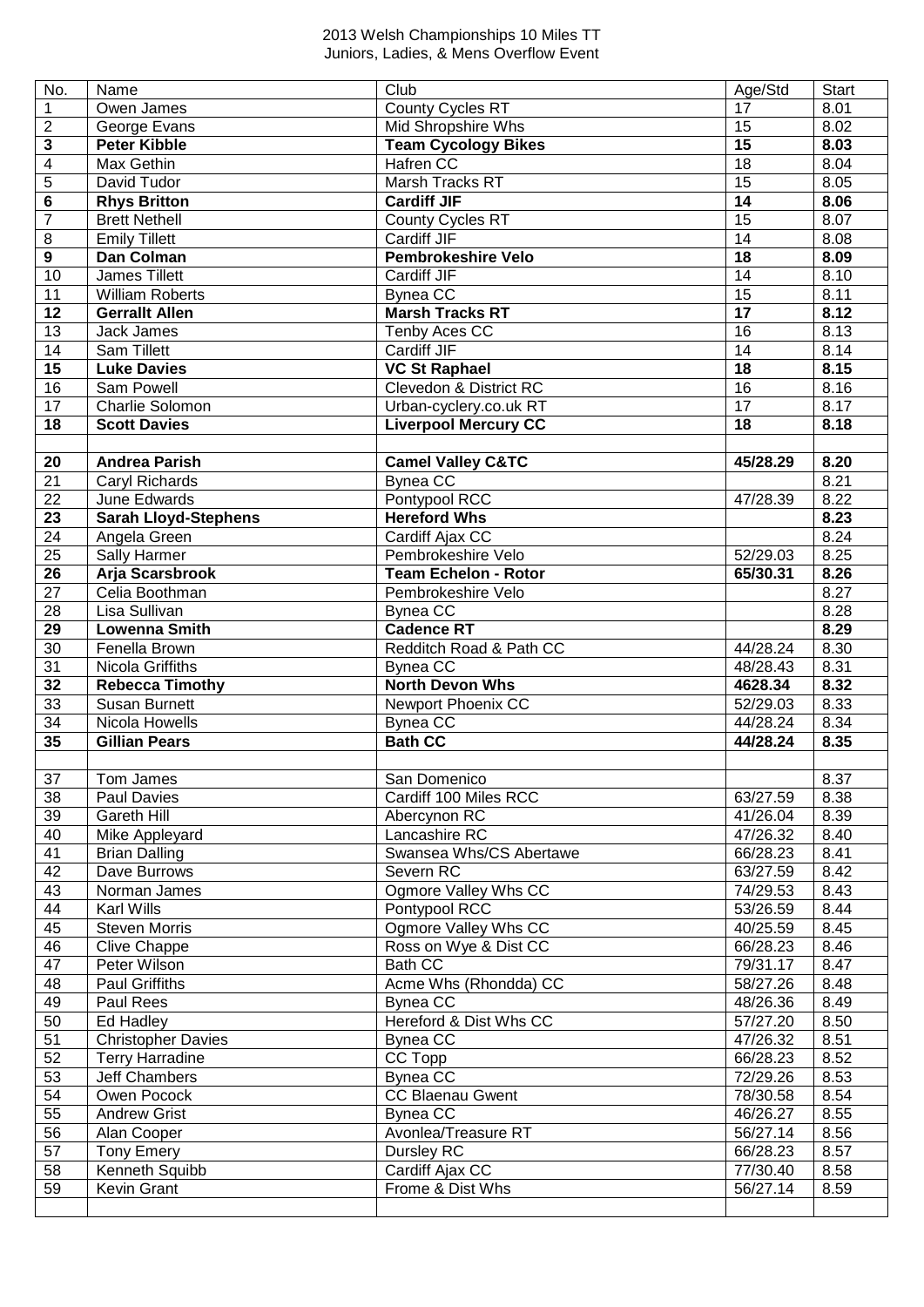#### Welsh Championships 10 Miles TT Mens Event

| No.                     | Name                       | Club                              | Age/Std  | <b>Start</b> |
|-------------------------|----------------------------|-----------------------------------|----------|--------------|
| $\mathbf{1}$            | <b>Clinton Evans</b>       | <b>CC Blaenau Gwent</b>           | 40/25.59 | 9.01         |
| $\overline{2}$          | Andi Timothy               | Revo Racing                       | 55/27.09 | 9.02         |
| 3                       | <b>Nick Merrony</b>        | Pembrokeshire Velo                | 53/26.59 | 9.03         |
| $\overline{\mathbf{4}}$ | <b>Carl Spencer</b>        | Hafren CC                         |          | 9.04         |
| $\overline{\mathbf{5}}$ | <b>Arwel Davies</b>        | <b>Bynea CC</b>                   | 40/25.59 | 9.05         |
| $\,6$                   | Anthony Cowdry             | Porth & Dist CC                   |          | 9.06         |
| $\overline{7}$          | <b>Richard Wilder</b>      | San Domenico                      | 40/25.59 | 9.07         |
| $\bf 8$                 | Stephen Landeg             | Ogmore Valley Whs CC              | 59/27.32 | 9.08         |
| $\boldsymbol{9}$        | Nic Forbes                 | <b>Bynea CC</b>                   | 42/26.09 | 9.09         |
| 10                      | <b>Anthony Jones</b>       | <b>Towy Racing CC</b>             | 40/25.59 | 9.10         |
| 11                      | John Hughes                | Porth & Dist CC                   | 49/26.41 | 9.11         |
| 12                      | Nigel Jones                | Gloucester City CC                | 55/27.09 | 9.12         |
| 13                      | Roger Taylor               | Frome & Dist Whs                  | 67/28.32 | 9.13         |
| 14                      | David Evans                | Pontypool RCC                     | 47/26.32 | 9.14         |
| 15                      | <b>George Rose</b>         | <b>Cycle Coaching Wales RT</b>    |          | 9.15         |
| 16                      | Paul Colman                | Pembrokeshire Velo                | 52/26.54 | 9.16         |
| 17                      | Mike Broadbent             | Bynea CC                          | 52/26.54 | 9.17         |
| 18                      |                            | <b>Bristol South CC</b>           | 48/26.36 | 9.18         |
| 19                      | Andy Kelly<br>Kevin Thomas | Pontypool RCC                     |          |              |
|                         |                            |                                   | 42/26.09 | 9.19         |
| 20                      | <b>Mark Woolford</b>       | <b>Chippenham &amp; Dist Whs</b>  | 47/26.32 | 9.20         |
| 21                      | Gerard Oram                | <b>Bynea CC</b>                   | 53/26.59 | 9.21         |
| 22                      | <b>Vincent Douglas</b>     | RAF CA                            | 43/26.13 | 9.22         |
| 23                      | Desmond Astley             | Merthyr CC                        | 50/26.45 | 9.23         |
| 24                      | Peter Murrieri             | <b>M&amp;D Cycles Specialized</b> | 54/27.04 | 9.24         |
| 25                      | <b>Paul Merryweather</b>   | <b>Team Diabetes UK</b>           |          | 9.25         |
| 26                      | Simon Geary                | Hereford & Dist Whs CC            | 41/26.04 | 9.26         |
| 27                      | <b>Alistair Scott</b>      | Pontypool RCC                     | 44/26.18 | 9.27         |
| 28                      | <b>Adrian Brewster</b>     | Gloucester City CC                | 60/27.38 | 9.28         |
| 29                      | <b>Edward Malarczyk</b>    | Cwmcarn Paragon RC                | 62/27.51 | 9.29         |
| 30                      | <b>Dewi Hughes</b>         | <b>Ystwyth CC</b>                 |          | 9.30         |
| 31                      | <b>Emyr Griffiths</b>      | <b>Bynea CC</b>                   | 46/26.27 | 9.31         |
| 32                      | Alistair Morgan            | Pontypool RCC                     | 51/26.50 | 9.32         |
| 33                      | <b>Graeme Boswell</b>      | Cardiff Ajax CC                   |          | 9.33         |
| 34                      | Simon Westlake             | Merthyr CC                        | 47/26.32 | 9.34         |
| 35                      | <b>Ben Phillips</b>        | <b>Bynea CC</b>                   |          | 9.35         |
| 36                      | Nick Green                 | <b>Stratford CC</b>               | 47/26.32 | 9.36         |
| $\overline{37}$         | Richard Lawton             | Newport Phoenix CC                | 59/27.32 | 9.37         |
| 38                      | Mike Hazlewood             | Saracen RC                        | 60/27.38 | 9.38         |
| 39                      | <b>Andrew Curley</b>       | Beacon Roads CC                   | 50/26.45 | 9.39         |
| 40                      | <b>Christopher Jones</b>   | <b>M&amp;D Cycles Specialized</b> | 45/26.23 | 9.40         |
| 41                      | lan Rees                   | Pontypool RCC                     | 46/26.27 | 9.41         |
| 42                      | Will Jenkins               | Pembrokeshire Velo                | 40/25.59 | 9.42         |
| 43                      | John Shehan                | <b>Bynea CC</b>                   | 67/28.32 | 9.43         |
| 44                      | Jeff Adams                 | Pontypool RCC                     | 66/28.23 | 9.44         |
| 45                      | <b>Leon Boulton</b>        | <b>Bath CC</b>                    |          | 9.45         |
| 46                      | Ben Davis                  | <b>Bristol RC</b>                 |          | 9.46         |
| 47                      | <b>Andy Davies</b>         | Cardiff JIF                       |          | 9.47         |
| 48                      | Jon Vickery                | Cwmcarn Paragon RC                | 49/26.41 | 9.48         |
| 49                      | Dave Wigmore               | Northover VT                      | 65/28.14 | 9.49         |
| 50                      | Lyn Jones                  | <b>EC Cycles</b>                  | 40/25.59 | 9.50         |
| 51                      | Paul Cannon                | Porth & Dist CC                   | 61/27.44 | 9.51         |
| 52                      | <b>Andrew Derrick</b>      | Severn RC                         |          | 9.52         |
| 53                      | Adam Jones                 | <b>Brecon Whs</b>                 |          | 9.53         |
| 54                      | John Murphy                | Gloucester City CC                | 73/29.39 | 9.54         |
| 55                      | <b>Gareth Rees</b>         | <b>Cwmcarn Paragon RC</b>         |          | 9.55         |
| 56                      | Mark Rosser                | Ogmore Valley Whs CC              | 42/26.09 | 9.56         |
| 57                      | Paul Jones                 | Ystwyth CC                        |          | 9.57         |
| 58                      | <b>Wayne Dudley</b>        | Pontypool RCC                     | 51/26.50 | 9.58         |
| 59                      | <b>Richard Barker</b>      | Pembrokeshire Velo                |          | 9.59         |
|                         |                            |                                   |          |              |
| 60                      | <b>Jeremy Pile</b>         | <b>VC Sevale (Malvern)</b>        |          | 10.00        |